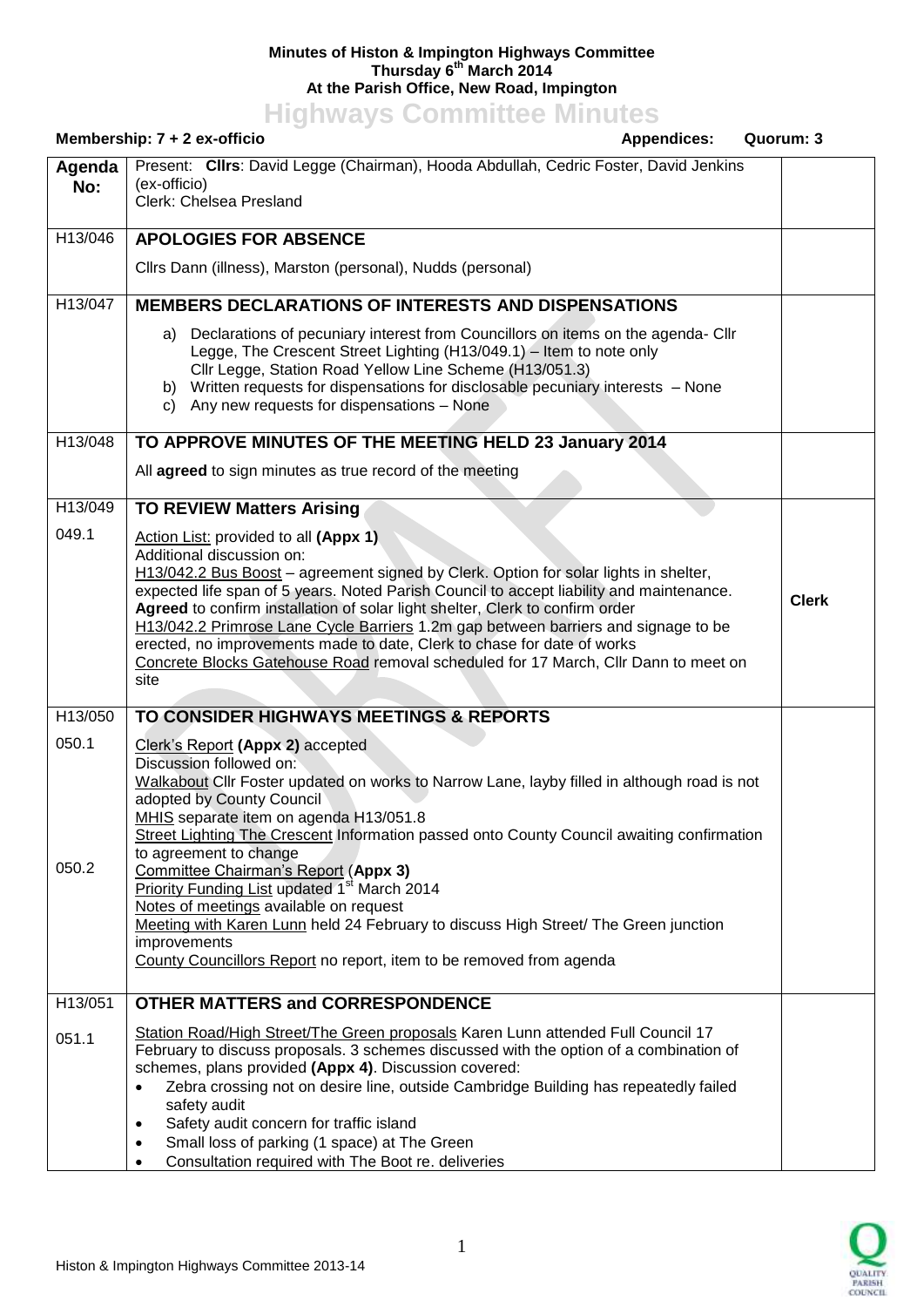|       | Concern over creation of an informal footpath across The Green from the crossing to the<br>$\bullet$<br>Junior School<br>Green path option to Junior School, clear route for parents and children to discourage<br>$\bullet$<br>walking across the Green<br>Concern at exposure of cyclists at Station Road/High Street junction without Traffic<br>$\bullet$<br>Island<br>Raised junction/highway at Station Road/High Street<br>$\bullet$<br>Need to collate data of number of children using route to school<br>$\bullet$<br>Some form of crossing at this area of the village is essential<br>$\bullet$<br>Build out of kerb at The Green would make parking easier and potentially return a length<br>$\bullet$<br>of current pavement to grass<br>Noting comments received at Full Council and discussion held, agreed subject to safety<br>audit:<br>- Preference would be for a traffic island at Station Road/The Green junction<br>- Scheme 3, (drawing number 103) zebra crossing with kerb built out for more efficient | <b>Clerk</b><br><b>DNL</b> |
|-------|-------------------------------------------------------------------------------------------------------------------------------------------------------------------------------------------------------------------------------------------------------------------------------------------------------------------------------------------------------------------------------------------------------------------------------------------------------------------------------------------------------------------------------------------------------------------------------------------------------------------------------------------------------------------------------------------------------------------------------------------------------------------------------------------------------------------------------------------------------------------------------------------------------------------------------------------------------------------------------------------------------------------------------------|----------------------------|
|       | parking. Noting this would result in loss of 1 parking space. Clerk to chase Karen Lunn for<br>date of safety audit. Noting possible loss of parking space, Clerk to draft document showing<br>parking available in Histon & Impington.                                                                                                                                                                                                                                                                                                                                                                                                                                                                                                                                                                                                                                                                                                                                                                                             |                            |
| 051.2 | A14 Update Meeting held 14 February attended by Sir James Paice MP, notes provided to<br>all covering: Sir James Paice to take up concerns raised with Ministers, no update received<br>to date. County Councillors have since written to Ministers. Histon & Impington and Girton<br>Parish Council to draft and agree a second Joint Statement, draft provided to all for input<br>(Appx 5) Following feedback Cllr Legge to re-draft with the addition of a summary statement.<br>All in favour to approve statement subject to agreed changes                                                                                                                                                                                                                                                                                                                                                                                                                                                                                   | <b>DNL</b>                 |
| 051.3 | New Road/Station Road Bus Improvements Proposed schemes highlighted in New<br>Road/Station Road and Cambridge Road. Maps provided (Appx 6)<br>New Road Double yellow lines from Impington Lane junction (IVC side of road) to Bridge<br>Road junction. Double yellow lines Bridge Road/New Road junction opposite Recreation<br>Ground. Yellow box junction Bridge Road/New Road junction.<br>Station Road/Baptist Church Junction improvements and marked bus stop outside Baptist<br>Church Cottenham direction. Concerns raised grass verge maintenance<br>Cambridge Road Double yellow lines opposite Burrough Field to allow cyclists to cycle safely<br>pass road narrowing island and marked bus stop at Pine Court. Need for double yellow lines<br>opposite island to stop cars parking discussed. Cllr Legge to include in scheme.                                                                                                                                                                                        |                            |
| 051.4 | Cycle Racks Letters sent to local businesses and article posted on website. Suggestions<br>from website include: Histon Chop Shop, Station Stores, Firs House, Post Office and Library.<br>Clerk to send additional letters. Committee to focus on three priority locations identified as:<br>Firs House, Station Stores and Histon Fryer. Clerk to arrange appointments for Cllrs<br>Abdullah and Jenkins to visit and discuss scheme                                                                                                                                                                                                                                                                                                                                                                                                                                                                                                                                                                                              |                            |
| 051.5 | <b>Consultation</b> Cambridge City Council - Cambridge City Wide 20 mph Speed Limit - East<br>Phase Online questionnaire. All agreed Cllr Legge to review consultation                                                                                                                                                                                                                                                                                                                                                                                                                                                                                                                                                                                                                                                                                                                                                                                                                                                              |                            |
| 051.6 | Street Lighting Recent faults reported in: Church Street, B1049, High Street, School Hill,<br>Church Street, Orchard Road (baffle now being fitted), Narrow lane and Windmill Lane. Cllr<br>Jenkins updated on additional lighting adopted by Balfour Beatty with no obligation to<br>upgrade                                                                                                                                                                                                                                                                                                                                                                                                                                                                                                                                                                                                                                                                                                                                       |                            |
| 051.7 | Vision Statement Draft provided by Cllr Legge (Appx 7) All agreed to accept Vision<br>Statement subject to minor amendments. Data to be fed into Neighbourhood Plan                                                                                                                                                                                                                                                                                                                                                                                                                                                                                                                                                                                                                                                                                                                                                                                                                                                                 |                            |
| 051.8 | Minor Highways Improvement Schemes St Andrews Church Halls junction improvement<br>successful. Completed scheme required from Karen Lunn in advance of decision on source<br>of funding                                                                                                                                                                                                                                                                                                                                                                                                                                                                                                                                                                                                                                                                                                                                                                                                                                             |                            |
| 051.9 | Other correspondence None received                                                                                                                                                                                                                                                                                                                                                                                                                                                                                                                                                                                                                                                                                                                                                                                                                                                                                                                                                                                                  |                            |